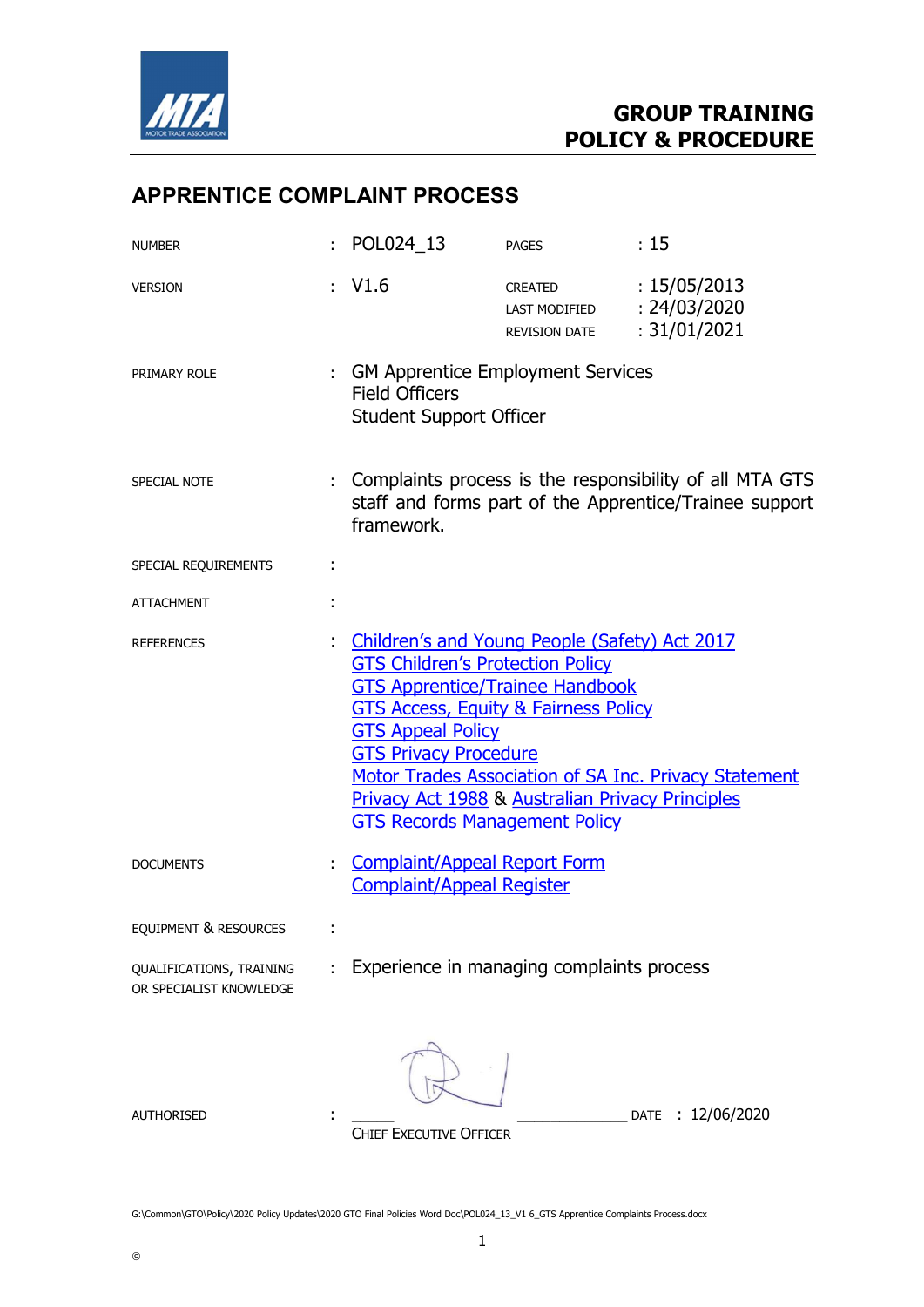

### **CONTENTS**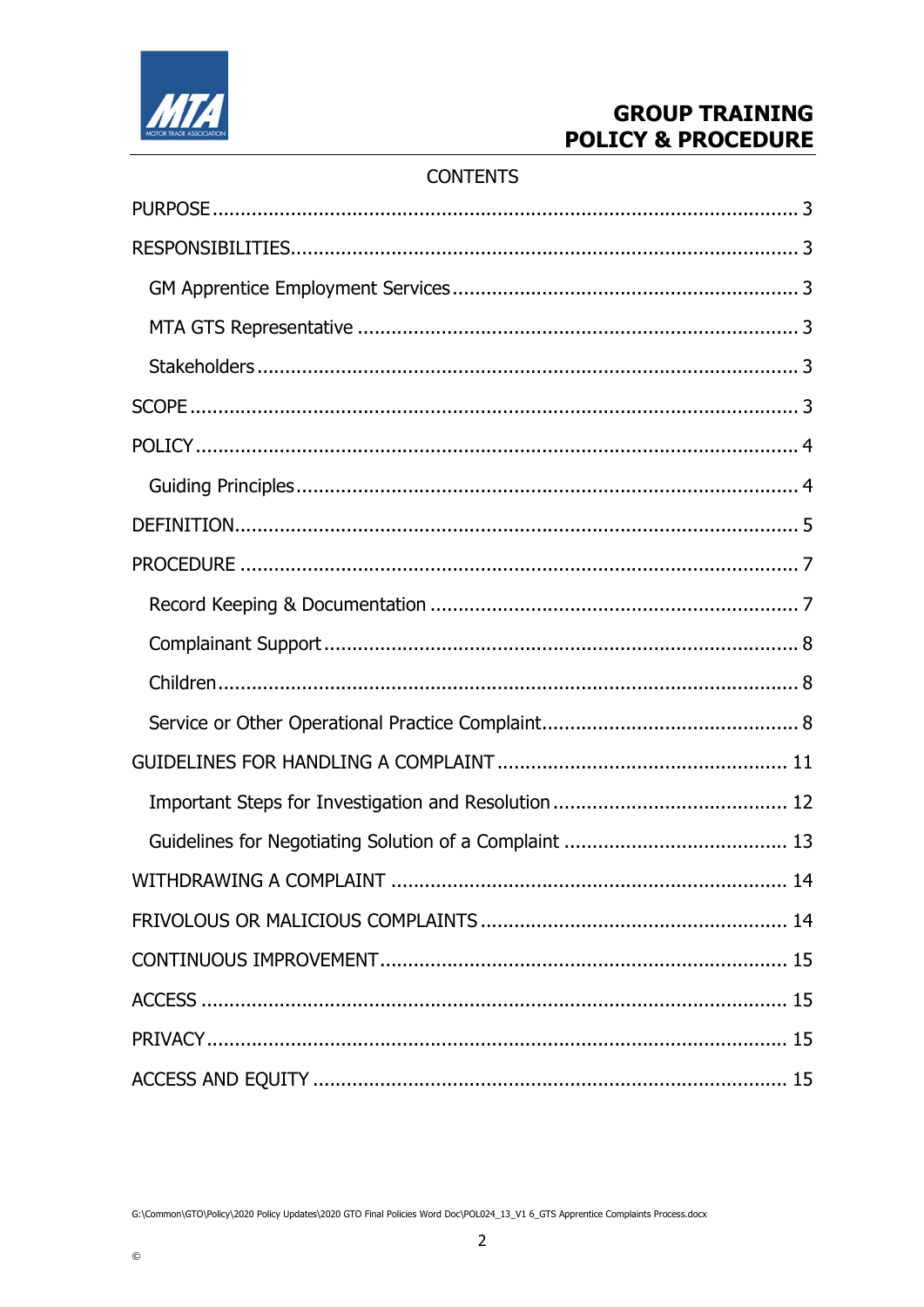

#### PURPOSE

The purpose of this document is to give clear direction as to the responsibility and manner in which apprentice/trainees, Host Employers, employees and contractors

- are to conduct the complaint process;
- manage the rights and responsibilities afforded to individuals involved in a complaint.

#### RESPONSIBILITIES

#### GM Apprentice Employment Services

It is the overall responsibility of the GM Apprentice Employment Services to:

- ensure that MTA GTS operations policy, process and standards mitigate opportunity for complaint;
- respond as a matter of priority to any issue identified as a potential 'complaint' and therefore an opportunity for improvement;
- manage operations and compliance in a manner that mitigates the risk of complaint from any MTA GTS stakeholder;
- utilise the learning from complaints in the continuous improvement process as a key strategy to ensure that the complaint is not repeated.

#### MTA GTS Representative

It is the responsibility of the MTA GTS Representatives to ensure that:

- complaints are managed in a timely, transparent and equitable manner;
- continuous improvement and compliance improvements are advised to the GM Apprentice Employment Services as soon as identified.

#### **Stakeholders**

It is the responsibility of all stakeholders to immediately report potential risks for complaint and complaints to the GM Apprentice Employment Services.

### **SCOPE**

This policy encompasses:

- **EXECUTE:** Current and past apprentice/trainees;
- Apprentice/Trainee candidates;
- host employers (present and past);
- **Figure 1** regulatory authorities.

G:\Common\GTO\Policy\2020 Policy Updates\2020 GTO Final Policies Word Doc\POL024\_13\_V1 6\_GTS Apprentice Complaints Process.docx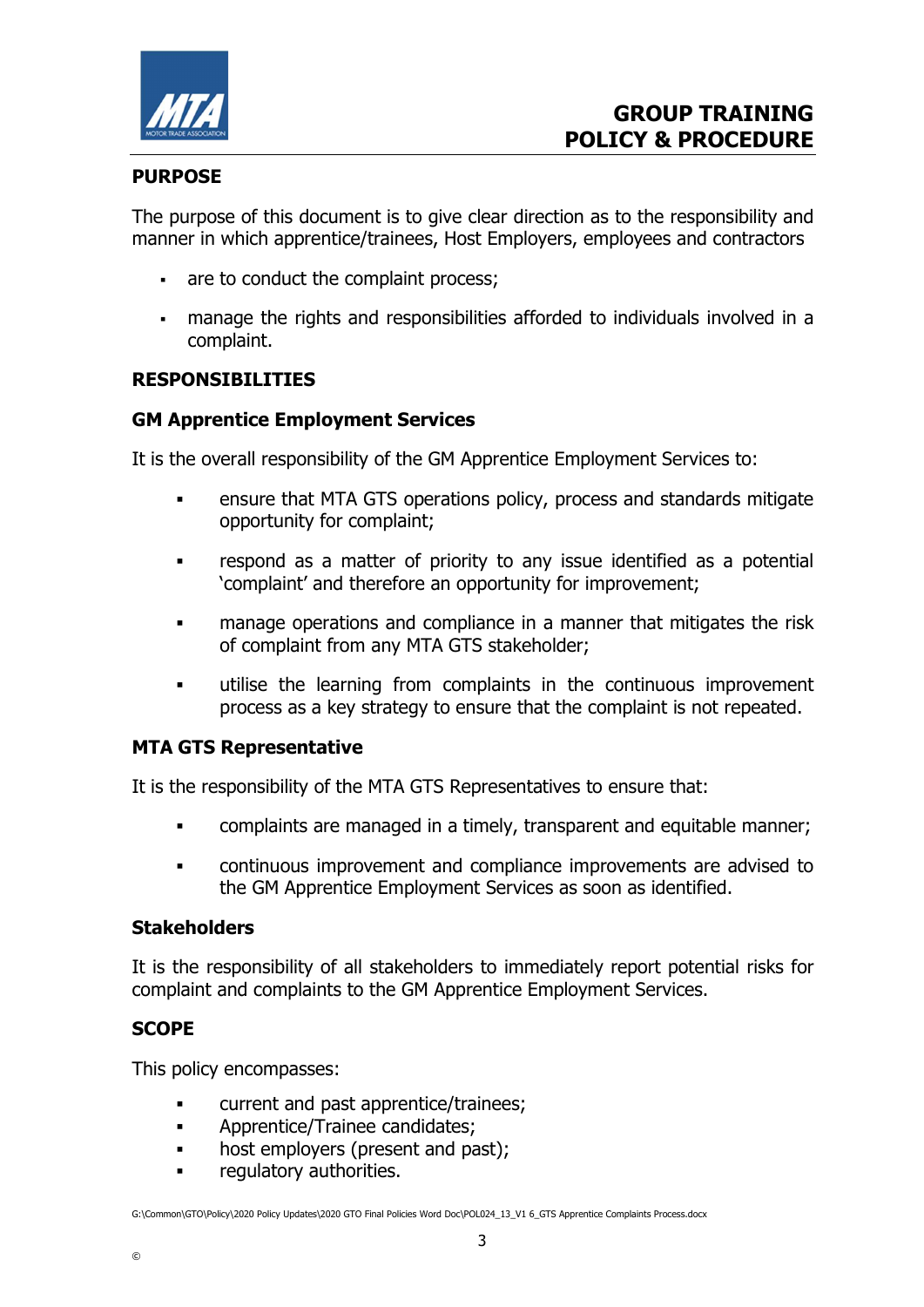

This policy does not cover Appeals. Please refer Appeals Process.

## POLICY

It is the policy of Motor Trade Association Group Training Scheme Group Training Organisation (MTA GTS) that all stakeholders will:

- be treated in a fair and equitable manner at all times; and
- **Example 2** receive quality service at all times; and
- have complaints and concerns addressed thoroughly and in a timely and transparent manner.

### Guiding Principles

MTA GTS provides a process for advocacy, internal complaints and external independent mediation to resolve disputes and concerns.

An apprentice/trainee and/or MTA GTS may nominate;

• an advocate to accompany, represent and support them

or

an external independent mediation process

at any stage of the complaints process.

MTA GTS commits to a complaints process with the following guiding principles.

### 1. Confidential

 Only the people directly involved in making or investigating a complaint will have access to information about the complaint.

 Discussion of the matter with other MTA GTS stakeholders or other parties either internal or external, apart from the investigative discussion, is not permitted by the GTS Privacy Procedure, Motor Trade Association of SA Inc. Privacy Statement or the Privacy Act 1988 and Australian Privacy Principles. Such discussion may also hamper the effectiveness of the process.

### 2. Impartial

All parties will be provided with equal opportunity for discussion and response. No assumptions will be made and no action will be taken until all relevant information has been collected and considered.

G:\Common\GTO\Policy\2020 Policy Updates\2020 GTO Final Policies Word Doc\POL024\_13\_V1 6\_GTS Apprentice Complaints Process.docx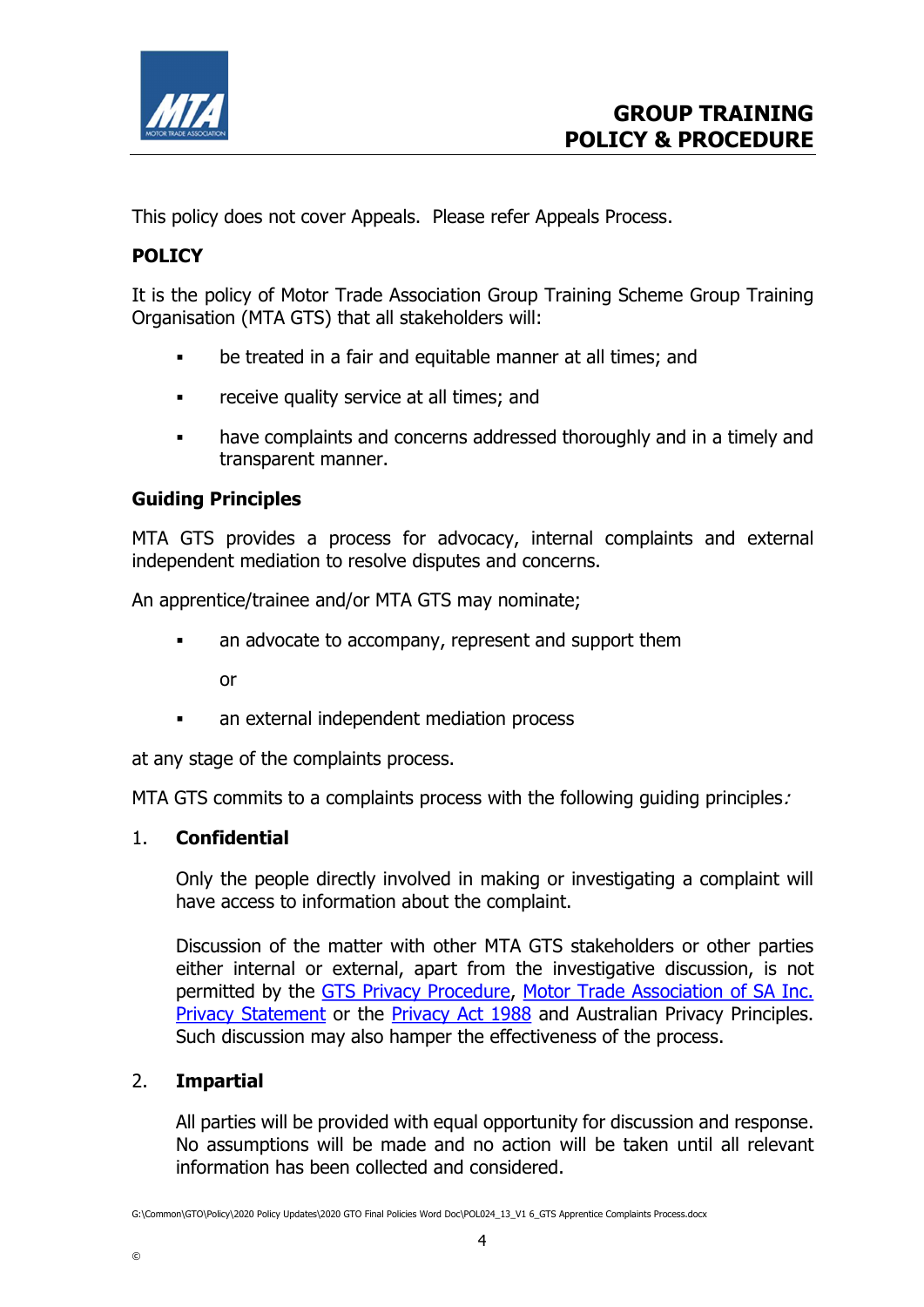

Apprentice/trainees may have an advocate or support person present throughout the process.

### 3. Free from Repercussions

 No action will be taken against anyone for lodging a bona fide complaint or assisting another individual to lodge or manage a bona fide complaint.

 No action will be taken against anyone for complying with Child Safe Environments requirements.

 Management will take all necessary steps to ensure that victimisation does not occur against anyone who lodges or is involved in a complaint.

MTA reserves the right to take appropriate action against an individual or entity who lodges a Frivolous or Malicious appeal, or knowingly lodges a false complaint.

### 4. Timely & Transparent

All complaints will be dealt with as quickly and transparently as possible.

An abbreviated description of the complaints process is included in the Apprentice Handbook and Apprentice/Trainees will be informed of the appeals procedure as part of their induction process.

### **DEFINITION**

| MTA GTS Representative | - For the purposes of the Appeal Process this will<br>normally be the Field Officer or the GM Apprentice<br><b>Employment Services.</b>                                                    |
|------------------------|--------------------------------------------------------------------------------------------------------------------------------------------------------------------------------------------|
| Advocate               | - Individual who accompanies a Complainant for the<br>purposes of support throughout the process. An<br>advocate for the purposes of this policy does not<br>include Legal Representation. |
| Appeal                 | - An appeal arises when a stakeholder is not satisfied<br>with a decision taken by MTA GTS.                                                                                                |
| <b>Appeal Event</b>    | : Actual instance of decision that occurred for which<br>the appeals being lodged.                                                                                                         |
| Appellant              | : Person or entity that lodges an appeal                                                                                                                                                   |
| Apprentices            | : Individuals directly employed by MTA under a<br>Contract of Training whether undertaking work for<br>MTA or being hosted by an alternate employer.                                       |

G:\Common\GTO\Policy\2020 Policy Updates\2020 GTO Final Policies Word Doc\POL024\_13\_V1 6\_GTS Apprentice Complaints Process.docx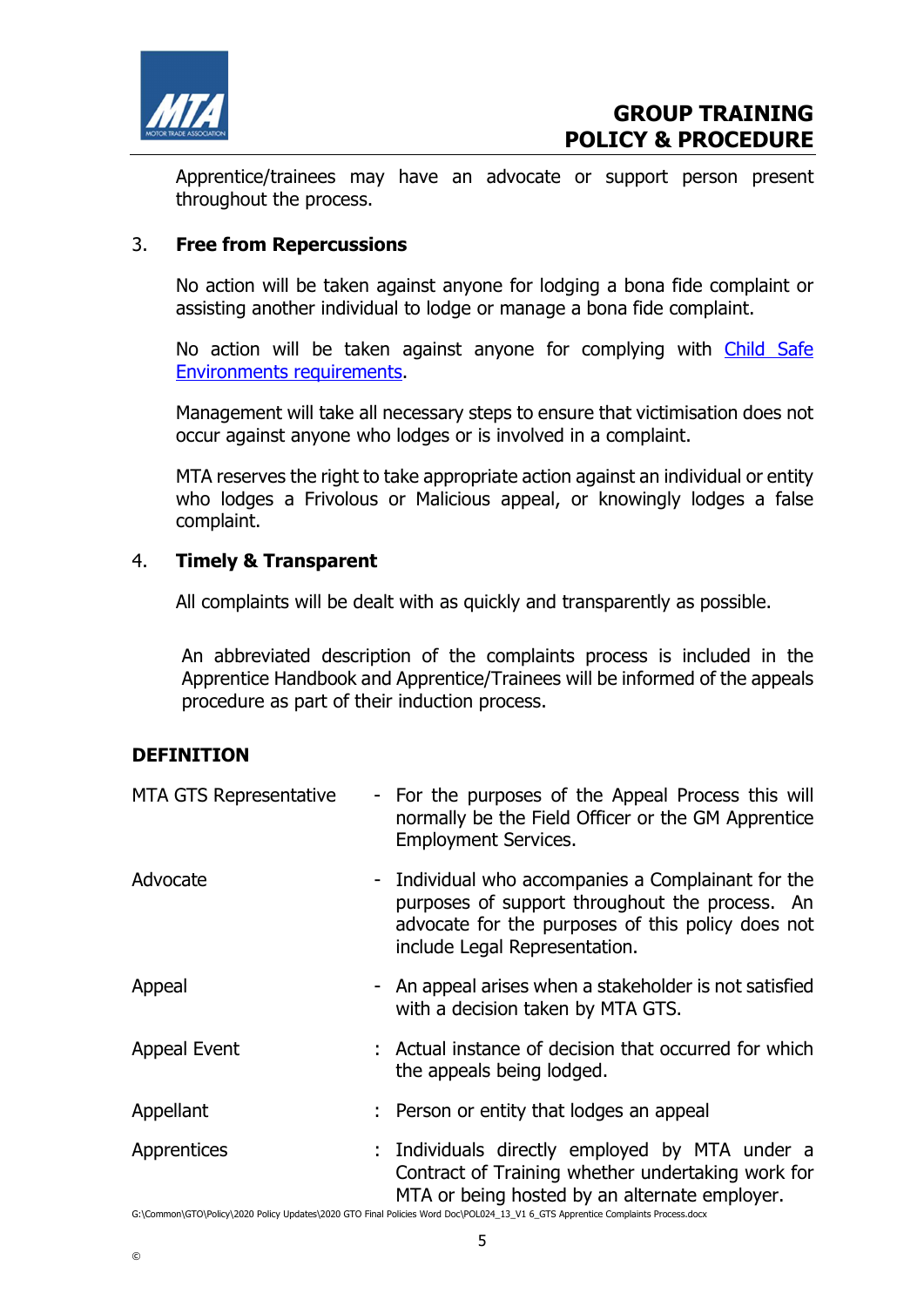

| Complaint                  |                          | - A complaint arises when a stakeholder is<br>dissatisfied with by an action or event or thing<br>under the control of or within the environment or<br>activities of MTA GTS.                                                                                                                                                                                                                     |  |
|----------------------------|--------------------------|---------------------------------------------------------------------------------------------------------------------------------------------------------------------------------------------------------------------------------------------------------------------------------------------------------------------------------------------------------------------------------------------------|--|
| <b>Complaint Event</b>     |                          | - Actual instance that occurred for which the<br>complaint is being lodged.                                                                                                                                                                                                                                                                                                                       |  |
| Complainant                |                          | - Person or entity that lodges a complaint.                                                                                                                                                                                                                                                                                                                                                       |  |
| Contractor                 |                          | - Individual or entity engaged by the MTA GTS under<br>contract to deliver specified work on its behalf e.g.<br>Sessional trainer/assessor.                                                                                                                                                                                                                                                       |  |
| Employee                   |                          | - Person employed by MTA GTS on a full or part time<br>or casual basis. Does not include Contractors.                                                                                                                                                                                                                                                                                             |  |
| <b>Frivolous Complaint</b> |                          | - Fictitious complaint or one made intentionally<br>without foundation or to cause detriment or<br>mischief. Knowingly lodging a false complaint<br>(without truth or foundation).                                                                                                                                                                                                                |  |
| Host Employer              |                          | : An individual or entity qualified and licensed in the<br>trade specific to the engagement of an MTA GTS<br>Apprentice or Trainee under an agreement similar<br>to a Labour Hire Agreement excepting that the Host<br>Employer agrees to provide appropriate on-job-<br>training and release the Apprentice or Trainee for<br>off-job-training as per the Apprentice/Trainee's<br>Training Plan. |  |
| Legal Representation       |                          | - A lawyer or similar who is engaged by the<br>Complainant or MTA GTS to represent them in a<br>formal and legal process which may be initiated if<br>the complaint process including external mediation<br>fails.                                                                                                                                                                                |  |
| <b>Malicious Complaint</b> | ۰.                       | Fictitious complaint or one made intentionally<br>without foundation or to cause detriment or<br>mischief. Knowingly lodging a false complaint<br>(without truth or foundation).                                                                                                                                                                                                                  |  |
| <b>Mediation Event</b>     | $\overline{\phantom{a}}$ | Meeting, intervention or other event specifically<br>designed and arranged with the intention of<br>negotiating a solution.                                                                                                                                                                                                                                                                       |  |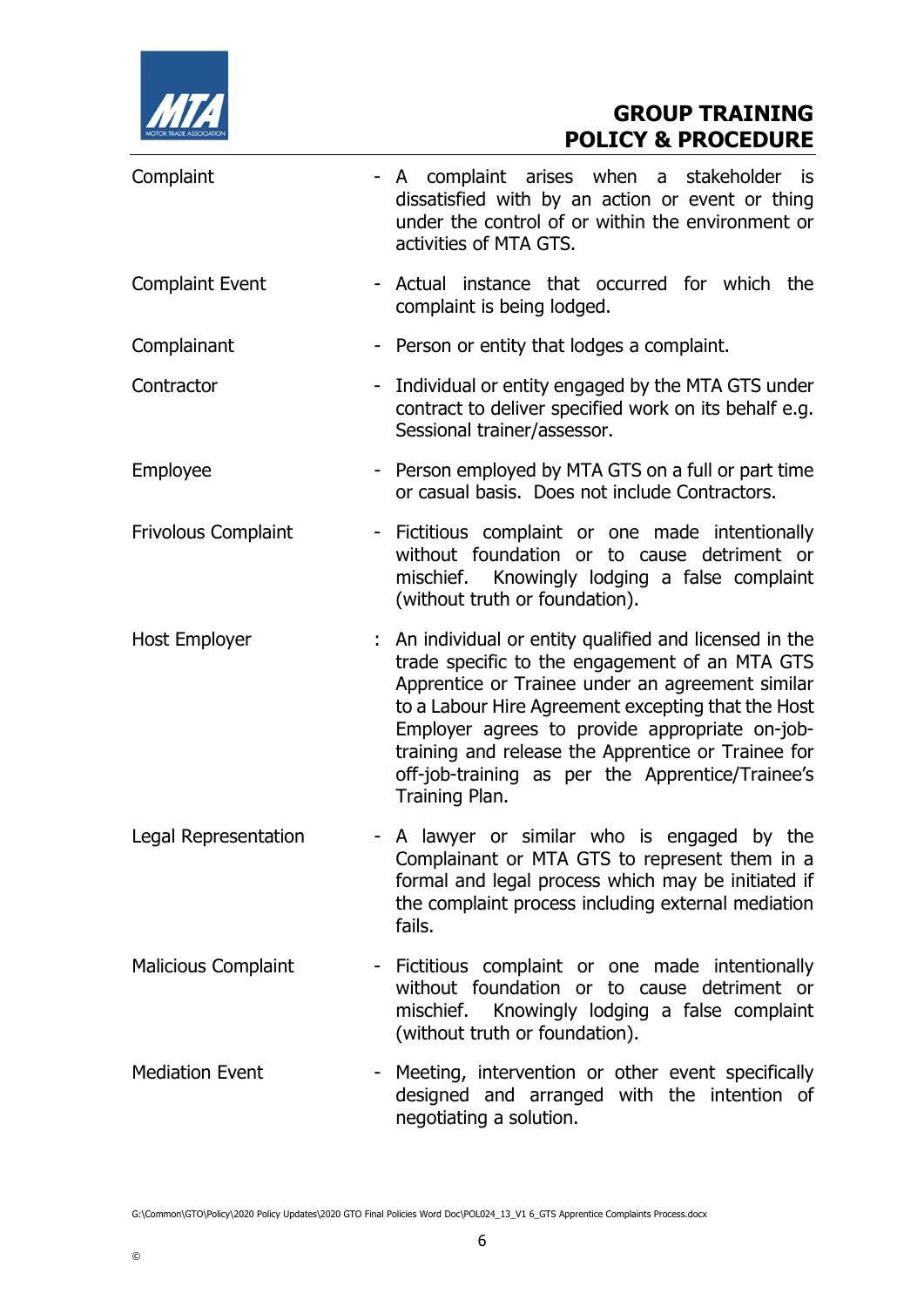

| Non Employee Stakeholder | $\blacksquare$ | Individual or Entity who is not legally employed by<br>MTA GTS e.g. Supplier, Contractor, Regulatory<br>Authority.                                                                                                                                                                                                                                                                                                                                                                                    |
|--------------------------|----------------|-------------------------------------------------------------------------------------------------------------------------------------------------------------------------------------------------------------------------------------------------------------------------------------------------------------------------------------------------------------------------------------------------------------------------------------------------------------------------------------------------------|
| Parties to the Complaint |                | - All individuals and/or entities who are directly<br>involved in lodging or investigating or mediating a<br>complaint.                                                                                                                                                                                                                                                                                                                                                                               |
| Stakeholder              |                | - General term inclusive of any individual or entity<br>with whom MTA GTS has a relationship including<br>but not limited to employees, Apprentice/Trainees,<br>Host Employers, contractors and suppliers.                                                                                                                                                                                                                                                                                            |
| <b>Trainee</b>           |                | : Individuals directly employed by MTA GTS under a<br>Contract of Training whether undertaking work for<br>MTA GTS or being hosted by an alternate employer.                                                                                                                                                                                                                                                                                                                                          |
| Zero Tolerance           |                | MTA GTS will not under any circumstances tolerate<br>behaviours that<br>condone<br>the<br>breach<br><b>or</b><br>fundamental principles of access, equity and<br>fairness or are illegal or immoral. MTA GTS will take<br>action against any individual or group of individuals<br>proven to have breached these principles and that<br>action may be to the extent of termination of<br>employment or contract or<br>removal<br>0f<br>Apprentice/Trainees from hosting or reporting to<br>SA Police. |

## PROCEDURE

### Record Keeping & Documentation

The process must:

- be documented at each step using the Complaint/Appeal Report Form;
- **•** be registered in the Complaint/Appeal Register;
- ensure that all parties sign and receive a hardcopy of the record within a respectful timeframe (in accordance with the nature of the complaint);
- a copy is filed in line with Privacy below;
- completed Complaint/Appeal Report Form to be electronically saved in JobReady.

Once the process has been completed and depending on the sensitivity and confidential nature of the complaint it will be scanned and uploaded into the Apprentice/Trainee's JobReady electronic file.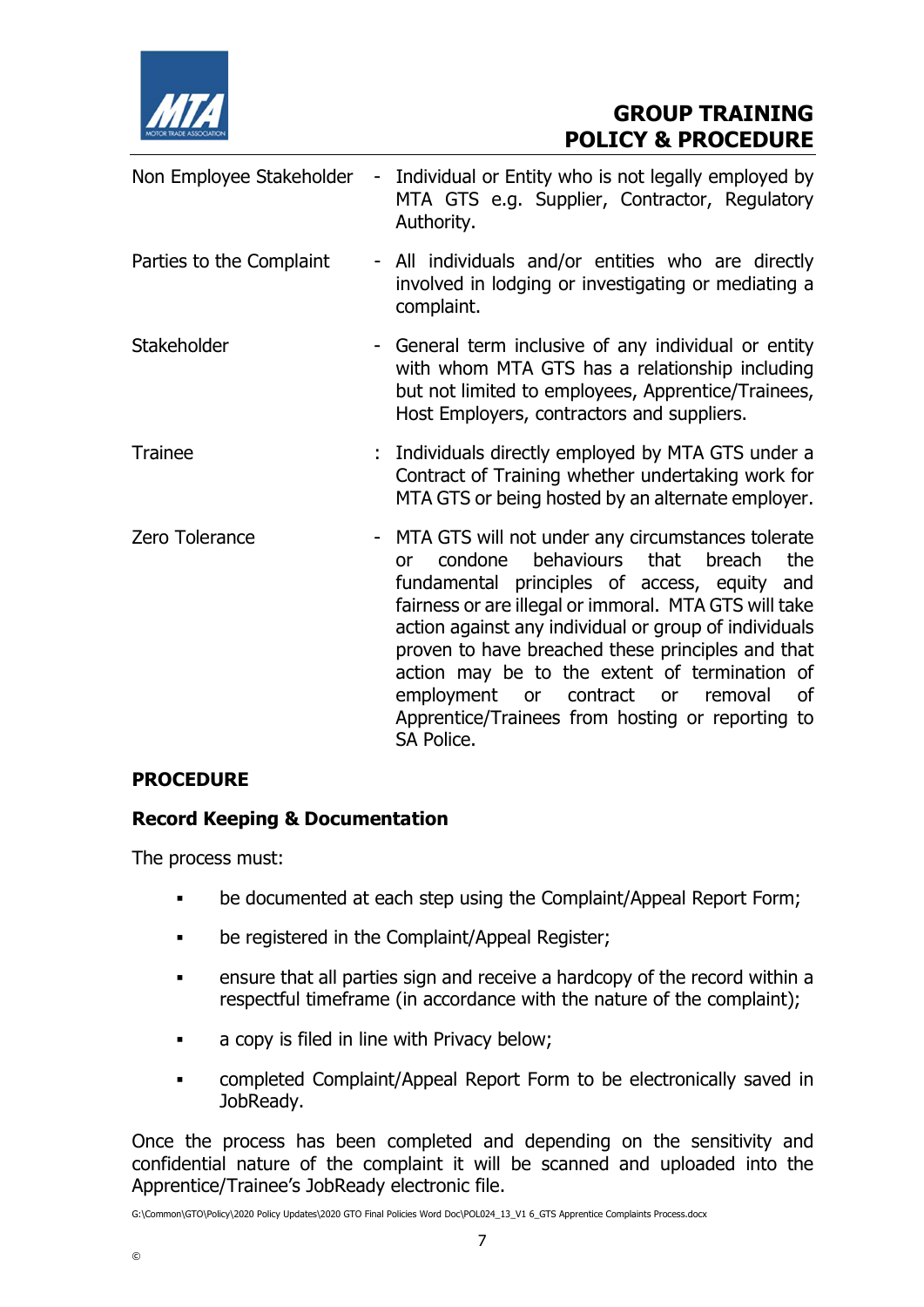

Where the complaint relates to another individual or entity a copy of the scanned documents are to be filed as follows:

- Employee placed in the employee's personnel file;
- Board Member placed in the Board Member's file:
- $\blacksquare$  Host Employer placed in the Host Employer file;
- Contractor placed in the Contractor's file.

### Complainant Support

If for whatever reason the complainant is unable to undertake any of the following steps, they should speak with a senior staff member with whom they are most comfortable.

NB: The complainant is encouraged, at any stage of the process, to invite an advocate or support person to participate.

MTA GTS will provide assistance throughout the process.

### Children

Children will in the first instance be encouraged to address all complaints by verbally advising the any staff member with whom they feel most comfortable doing so.

If the complaint relates to an allegation of abuse the staff member is to immediately advise the General Manager Apprentice Employment Services and/or CEO. The Children's Protection Policy is to be followed.

If the complaint does not relate to an allegation of abuse the staff member will support and assist the child Apprentice/Trainee and their parent(s) through the complaints process as per Non-Employee Stakeholders below.

### Service or Other Operational Practice Complaint

A complaint in relation to MTA GTS services requires the following steps to be undertaken.

If for whatever reason the stakeholder is unable to undertake any of the following steps, they should speak with a senior member of staff with whom they are most comfortable.

NB: The stakeholder is encouraged, at any stage of the process, to invite an advocate or support person to participate.

Children must be accompanied by a parent or legal guardian at each step of the process.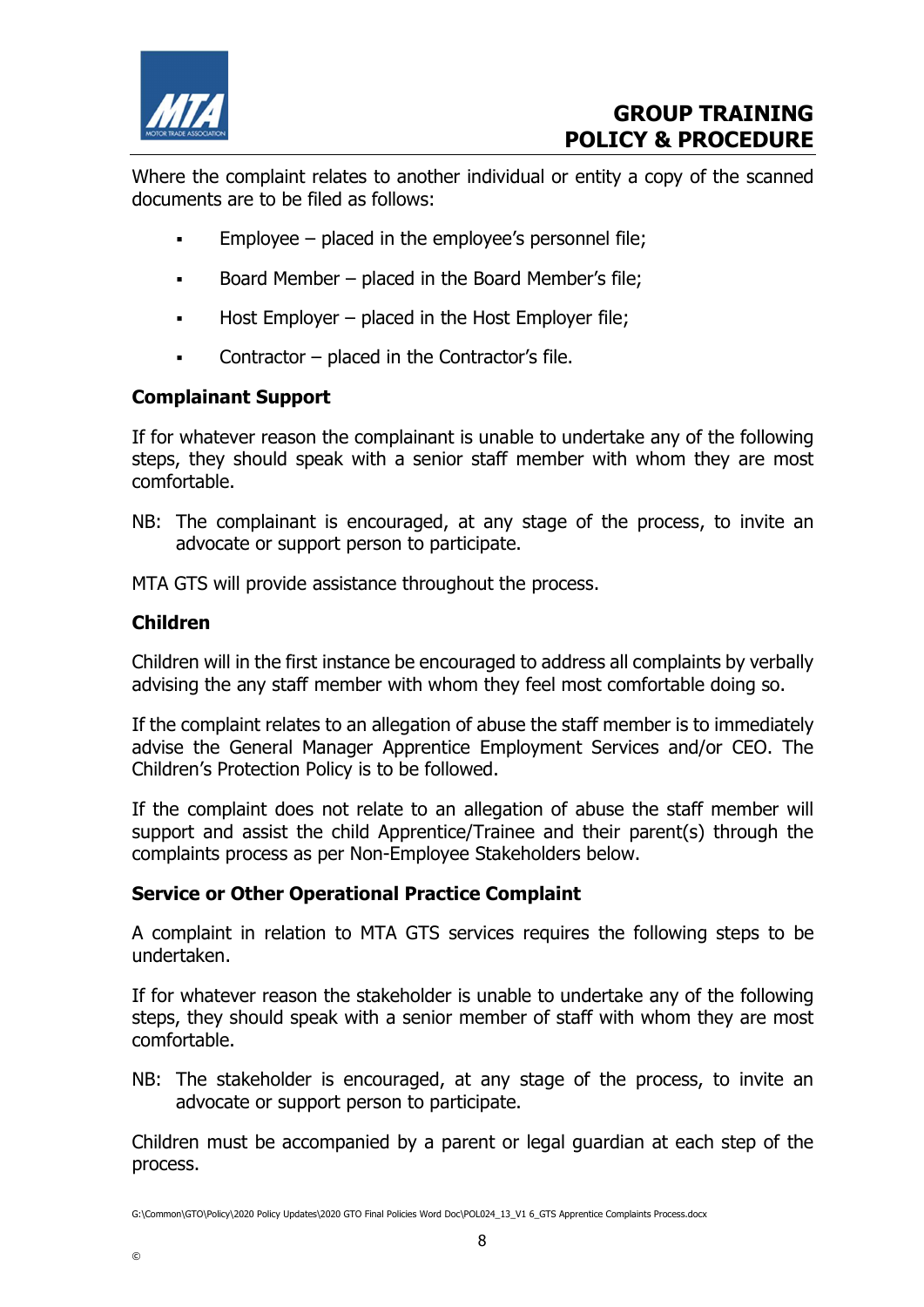

©

MTA GTS will provide assistance throughout the process.

The process will be:

- 1. Initial report of a complaint should be made to the delegated Field Officer. Where the complaint is about the Field Officer the report should be made to the GM Apprentice Employment Services.
- 2. Verbal, telephone, facsimile, email or letter detailing the complaint event is to be lodged with the Relevant Representative as per 1 above within a respectful timeframe (in accordance with the nature of the complaint). Verbal advice (face to face or via telephone) will need to be supported in writing as well within the specified time limit;
- 3. Within a respectful timeframe (in accordance with the nature of the complaint)and with the assistance of the relevant Representative the complainant is to complete the Complaint/Appeal Report Form;
- 4. Within a respectful timeframe (in accordance with the nature of the complaint)of receipt of request for mediation the MTA GTS Representative will:
	- meet with the complainant and other relevant parties;
	- document the complaint in the Complaint/Appeal Register;
	- **EXECOM** manage the Complaint/Appeal Report Form which will be updated and co-signed throughout the process. This will include setting of timeframes and provision of copies of all documents and agreements to all parties throughout the process;
- 5. If resolution is not reached the complainant should request referral to the GM Apprentice Employment Services for further action/determination. Referral to the GM Apprentice Employment Services may be made verbally or in writing clearly stating the reasons why the Complainant is dissatisfied with the decision and lodged within a respectful timeframe (in accordance with the nature of the complaint) of receipt of the decision in writing.
- 6. If resolution is not reached the complainant should request referral to the GM Apprentice Employment Services for further action/determination. Referral to the GM Apprentice Employment Services must be in writing clearly stating the reasons why the Complainant is dissatisfied with the decision and lodged within a respectful timeframe (in accordance with the nature of the complaint) of receipt of the decision in writing.

9

G:\Common\GTO\Policy\2020 Policy Updates\2020 GTO Final Policies Word Doc\POL024\_13\_V1 6\_GTS Apprentice Complaints Process.docx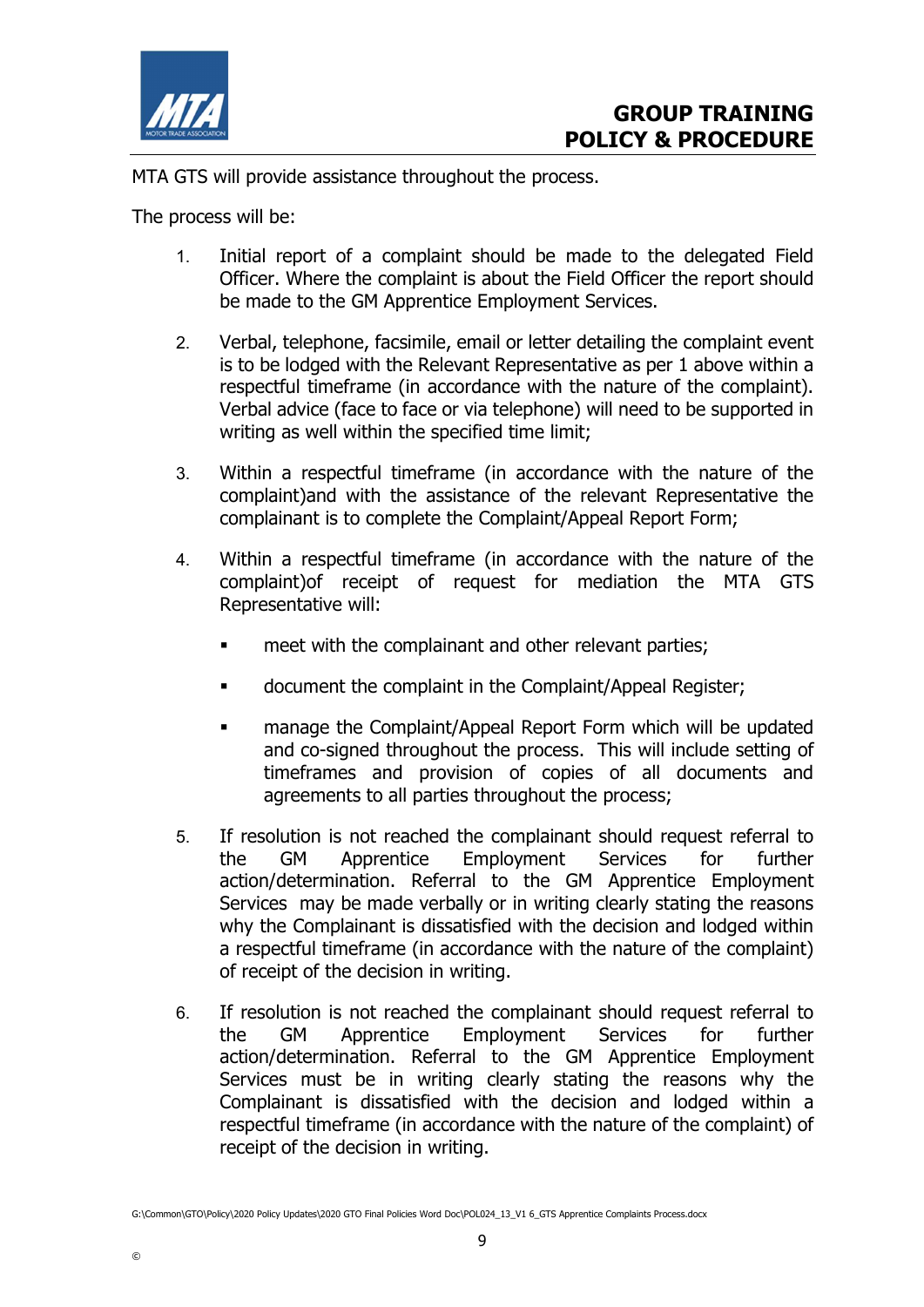

- 7. The GM Apprentice Employment Services will meet with the Relevant Representative, the Complainant and other parties within a respectful timeframe (in accordance with the nature of the complaint) of receiving the appeal notice. The meeting is to be documented.
- 8. Within a respectful timeframe (in accordance with the nature of the complaint) of the meeting the GM Apprentice Employment Services will inform the Complainant of their decision to either uphold or set aside the appealed decision. The decision may be given verbally or in writing, however, written notification within a respectful timeframe (in accordance with the nature of the complaint) of the decision must be provided to all parties.
- 9. If resolution is not reached the complainant should request referral to the CEO for further action/determination. Referral to the CEO must be in writing clearly stating the reasons why the Complainant is dissatisfied with the decision and lodged within a respectful timeframe (in accordance with the nature of the complaint) of receipt of the decision in writing.
- 10. The CEO will review the complaint and where deemed necessary will meet with all parties within five (5) working days of receiving the complaint notice. The meeting is to be documented.
- 11. Within five (5) working days of the meeting the CEO will inform the Complainant of their decision to either uphold or set aside the decision. The decision may be given verbally or in writing, however, written notification within a respectful timeframe (in accordance with the nature of the complaint) of the decision must be provided to all parties.
- 12. Where the complaint relates to a MTA GTS policy matter which does not breach legislative or regulatory compliance the CEO's decision will be final.

Where the complaint relates to matters that are not governed by MTA GTS policy and do not align with legislation or regulatory compliance the complainant may request that the complaint be heard by the MTA GTS Board.

- 13. Once the complainant has lodged a request in writing for the MTA GTS Board to hear their complaint the MTA GTS Board will consider all evidence and documented reports and where deemed necessary will meet with the parties to the complaint.
- 14. Within a respectful timeframe (in accordance with the nature of the complaint) of the Board's consideration of the complaint the Board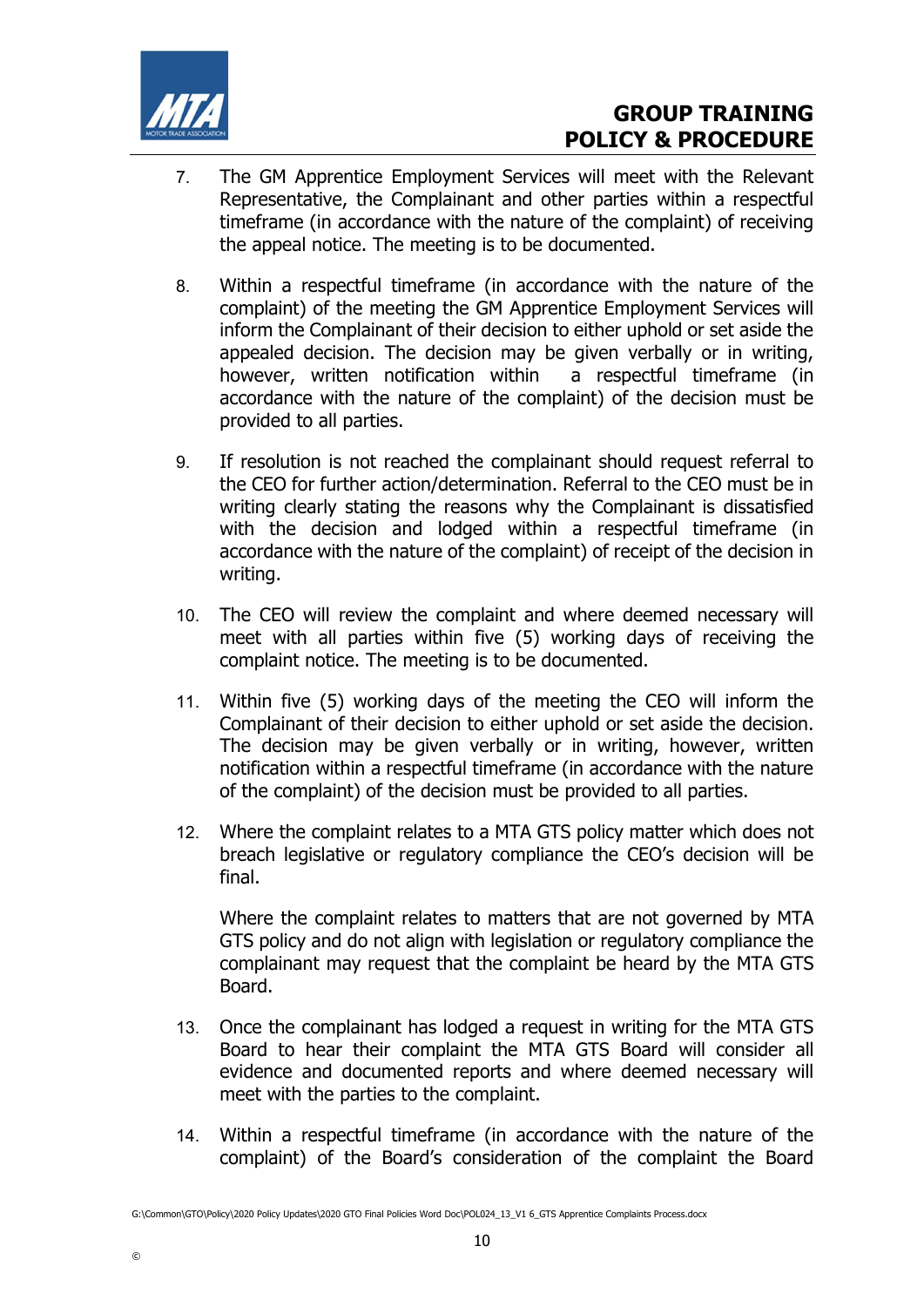

through the CEO will provide in writing their decision to all parties of the complaint.

- 15. If the Complainant is dissatisfied with the MTA GTS Board's decision or they consider that the complaint process was unsatisfactory they may:
	- a. Lodge an Appeal with MTA GTS (please refer Appeal Process)
	- b. request that an external mediator agreeable to all parties be engaged. MTA GTS generally utilises the services of: ACCESS Programs: 1300 667 7700
	- c. depending on the nature of the issue contact:
		- Regulation and Contract Management on 1800 673 097, or

Phone: 13 38 73, Monday–Friday, 8am to 6pm nationally.

Email: workready@sa.gov.au

- **Consumer & Business Services 13 18 82, or**
- SafeWork SA on 1300 365 255, or
- Union Representative
- Or other relevant regulatory body that may be available related to the specific issue.

If all MTA GTS avenues of the complaint process are not successful the GM Apprentice Employment Services should advise the Complainant, in writing, of their right to seek legal intervention.

All issue, negotiation/mediation, outcome details and agreements;

- are recorded in writing in the Complaints/Appeal form;
- a copy is provided to all parties within a respectful timeframe (in accordance with the nature of the complaint) of completion of each event;
- are signed by all parties;
- a copy is filed in line with Privacy below.

## GUIDELINES FOR HANDLING A COMPLAINT

G:\Common\GTO\Policy\2020 Policy Updates\2020 GTO Final Policies Word Doc\POL024\_13\_V1 6\_GTS Apprentice Complaints Process.docx On receiving a complaint, the person who received the complaint must determine if they are the appropriate person to resolve the matter. Where they consider it would be inappropriate for them to handle the matter, or if the matter is outside the scope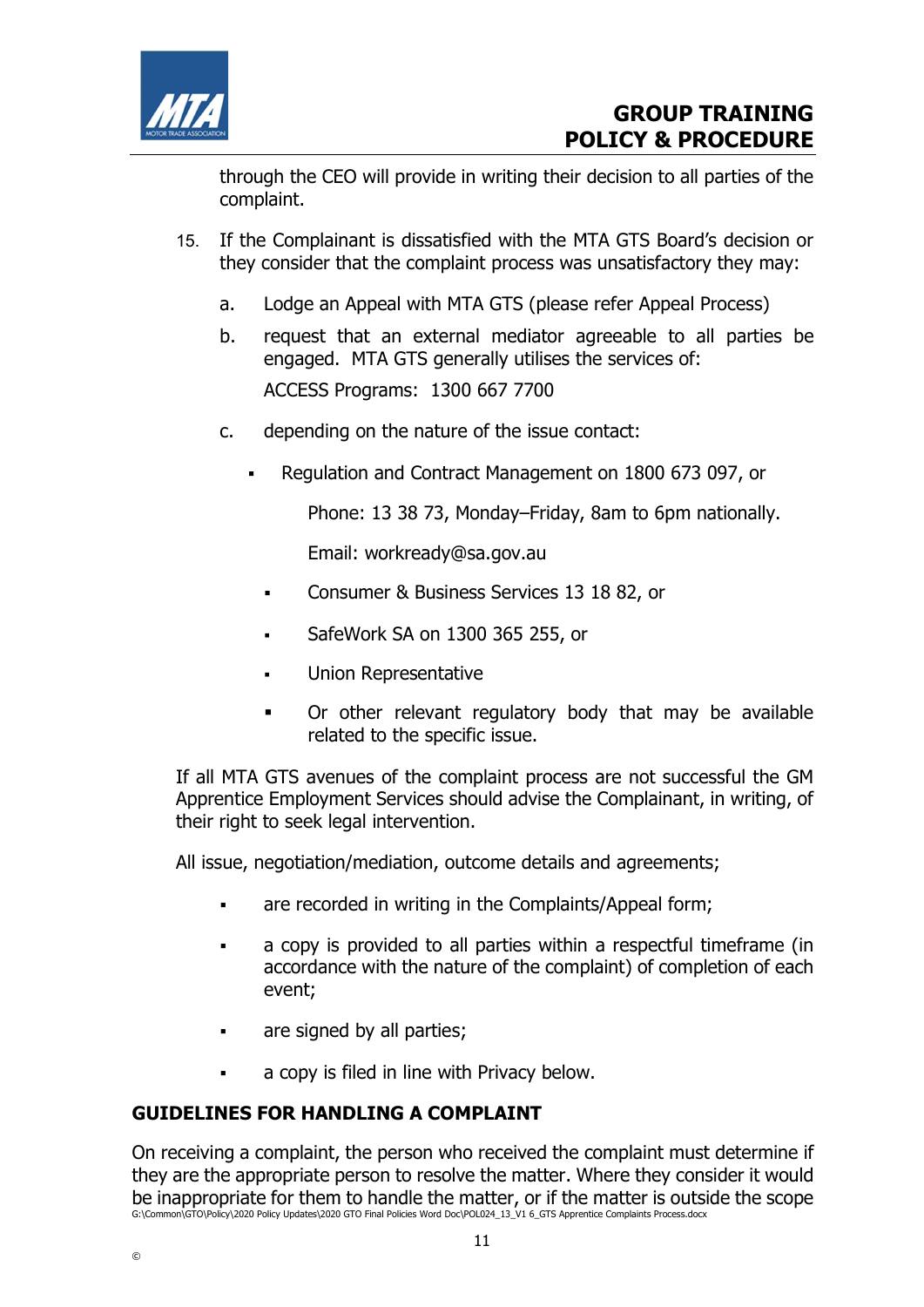

of their responsibility, they will discuss this with the complainant within 24 hours of receiving the complaint. The person receiving the complaint is responsible for assisting the complainant to a more appropriate person. This may require escalation to the next level of responsibility.

Where the person receiving the complaint believes that they are the appropriate person to deal with the matter, they should arrange to discuss the complaint with the complainant at a time convenient to both parties, but as soon as practical after the matter is first raised. Action to resolve the complaint should commence as soon as possible.

### Important Steps for Investigation and Resolution

### 1. Complaints

 Where possible, minor interpersonal issues and misunderstandings should be resolved quickly and with minimal formality. In such cases, the emphasis is on ensuring that individual needs and expectations are met without deterioration to the relationship.

### 2. Progress To Resolution

 All parties should be consulted throughout the investigation, and no action is to be taken toward resolving their complaint without their prior knowledge and agreement. At a minimum, the parties will be given regular reports on the progress towards resolution of their complaint. The timeframe should be agreed by all parties dependent upon the nature of the complaint.

 The person investigating the complaint should establish with the parties the options for resolution they perceive as satisfactory. These are initial ideas and may change or be further developed after more detailed investigation.

 If at any stage of the process it becomes apparent that the matter is more complex or serious than originally considered the matter should be referred to a more appropriate person.

### 3. Resolution

©

 If the parties are satisfied with the proposed resolution, all agreed actions should be documented, implemented as soon as is reasonably possible and the complaint considered resolved.

 Where resolution is not achieved, the matter should be escalated to the next level of responsibility.

G:\Common\GTO\Policy\2020 Policy Updates\2020 GTO Final Policies Word Doc\POL024\_13\_V1 6\_GTS Apprentice Complaints Process.docx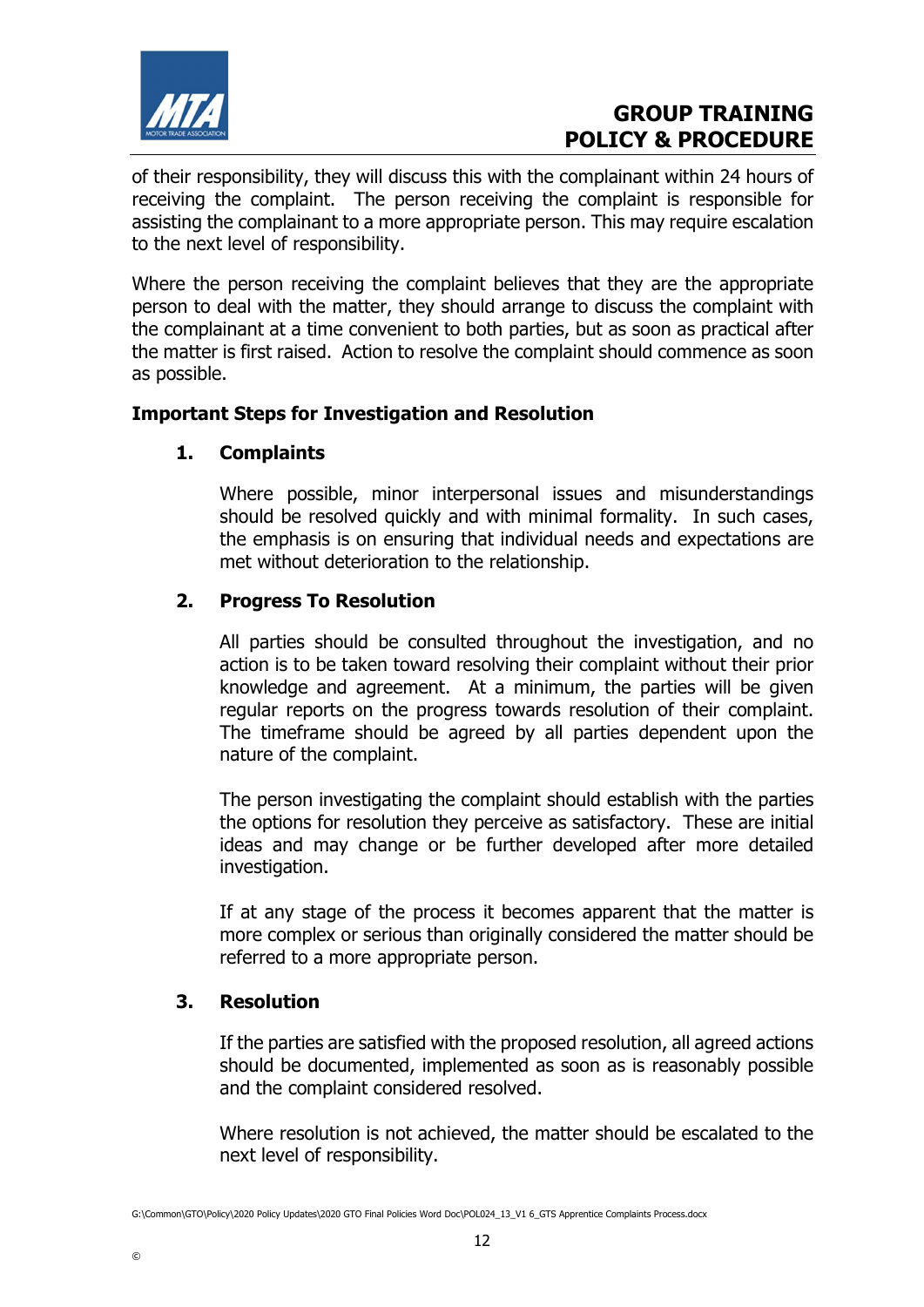

The complaint process does not intend to preclude recourse to other avenues of resolution including Industrial Relations Commission for conciliation or arbitration purposes, or State Authorities, but rather to facilitate an agreeable and speedy resolution.

### Guidelines for Negotiating Solution of a Complaint

- **Negotiation should focus on a 'win win' situation**
- Outcome should aim for the preservation of long term relationship
- Process, activities and outcomes should provide benefits for all parties.

### Step 1 - PREPARATION

- Date & Time that is suitable to all parties
- **Ensure that venue is private, neutral and comfortable**
- **•** Prepare meeting agenda commencing with a positive opening statement
- Clearly articulate the guidelines for negotiation of solution e.g. Demands are not acceptable, blame and justification will not contribute to a positive and outcome focussed discussion/negotiation, etc.

## Step 2 – CLARIFICATION OF ISSUE

- Identify what the issue is
- Focus discussion on the issue
- Listen carefully and empathise
- Identify shared/common needs

## Step 3 – IDENTIFY & DOCUMENT SOLUTION(S)

- What are the individual and shared needs for outcome
- **Ensure solutions are achievable for both parties**
- **•** Discuss and prioritise identified solutions
- Negotiate final and most appropriate and satisfactory solution
- Develop action plan and timeframe for the implementation of the solution ensuring all tasks are achievable for all parties within nominated timeframe(s)

## Step 6 – FORMAL AGREEMENT

Agreement should include:

G:\Common\GTO\Policy\2020 Policy Updates\2020 GTO Final Policies Word Doc\POL024\_13\_V1 6\_GTS Apprentice Complaints Process.docx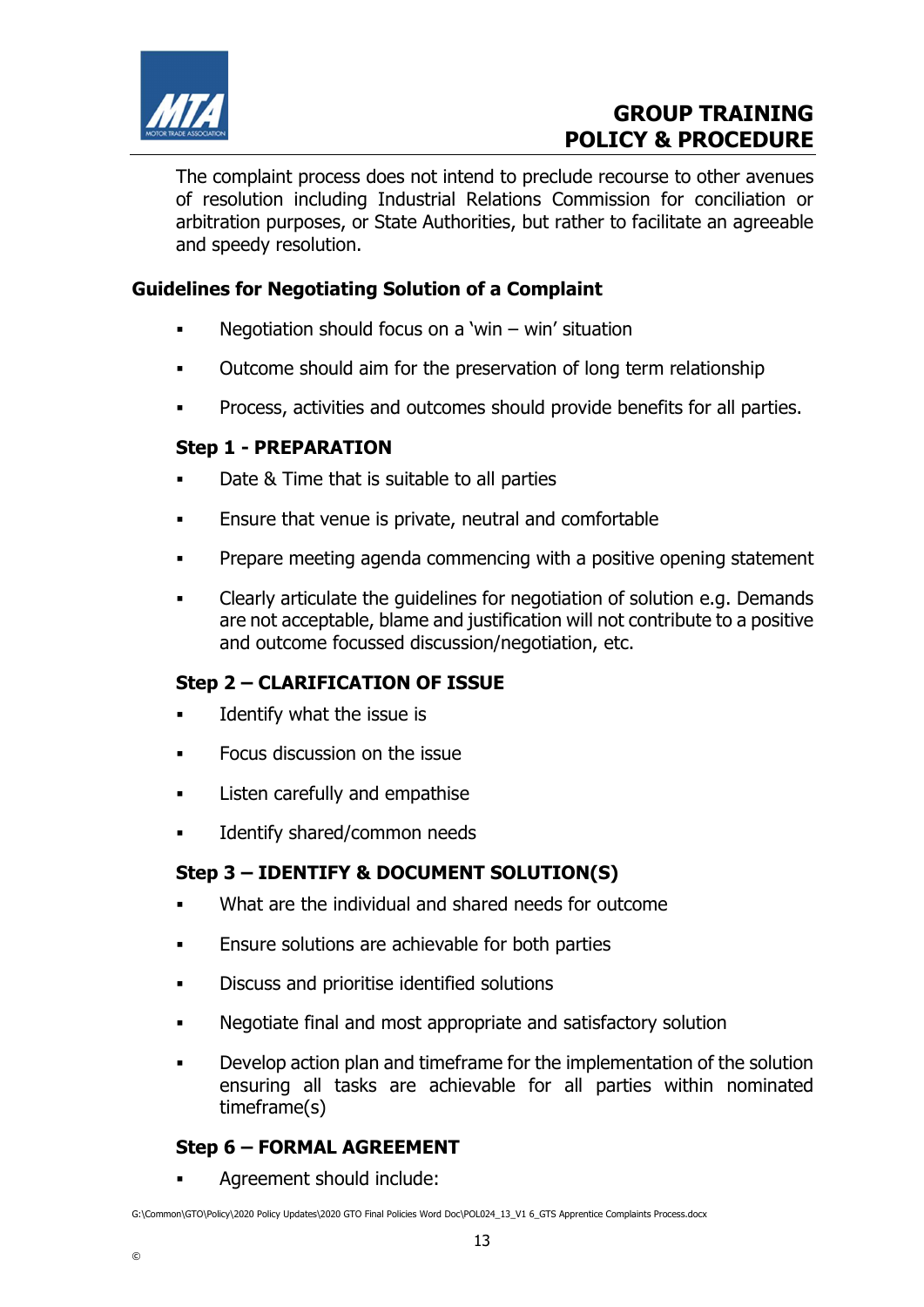

- Identification of all parties to the agreement
- Goal/outcome(s) to be achieved
- Non-negotiable items
- Expectation each parties input/action
- Realistic timeframe(s)
- Evaluation process
- Communication process
- Date and Sign off by all parties.
- Agreement and copy of the finalised Complaint/Appeal Report Form are to be:
	- recorded in writing;
	- copied to all parties within a respectful timeframe (in accordance with the nature of the complaint) of completion of each event;
	- a copy is filed in line with Privacy below.
- **Examplaint/Appeal Register & Form**
- The Complaint/Appeal Register is to be updated with Agreement details.
- The Complaint/Appeal Report Form is to be updated throughout the process and details of the Agreement to be recorded.

## WITHDRAWING A COMPLAINT

An individual has the right to withdraw a complaint at any stage. However, where the complaint concerns:-

 proven misconduct and/or breach of law or regulatory compliance on the part of any individual or entity;

or

• where the failure to resolve the complaint would adversely affect other individuals or MTA GTS ,

MTA GTS reserves the right to finalise the investigation of the original complaint and take the necessary recourse.

## FRIVOLOUS OR MALICIOUS COMPLAINTS

A 'Frivolous or Malicious Complaint' is a fictitious complaint or one made intentionally without foundation or to cause detriment or mischief.